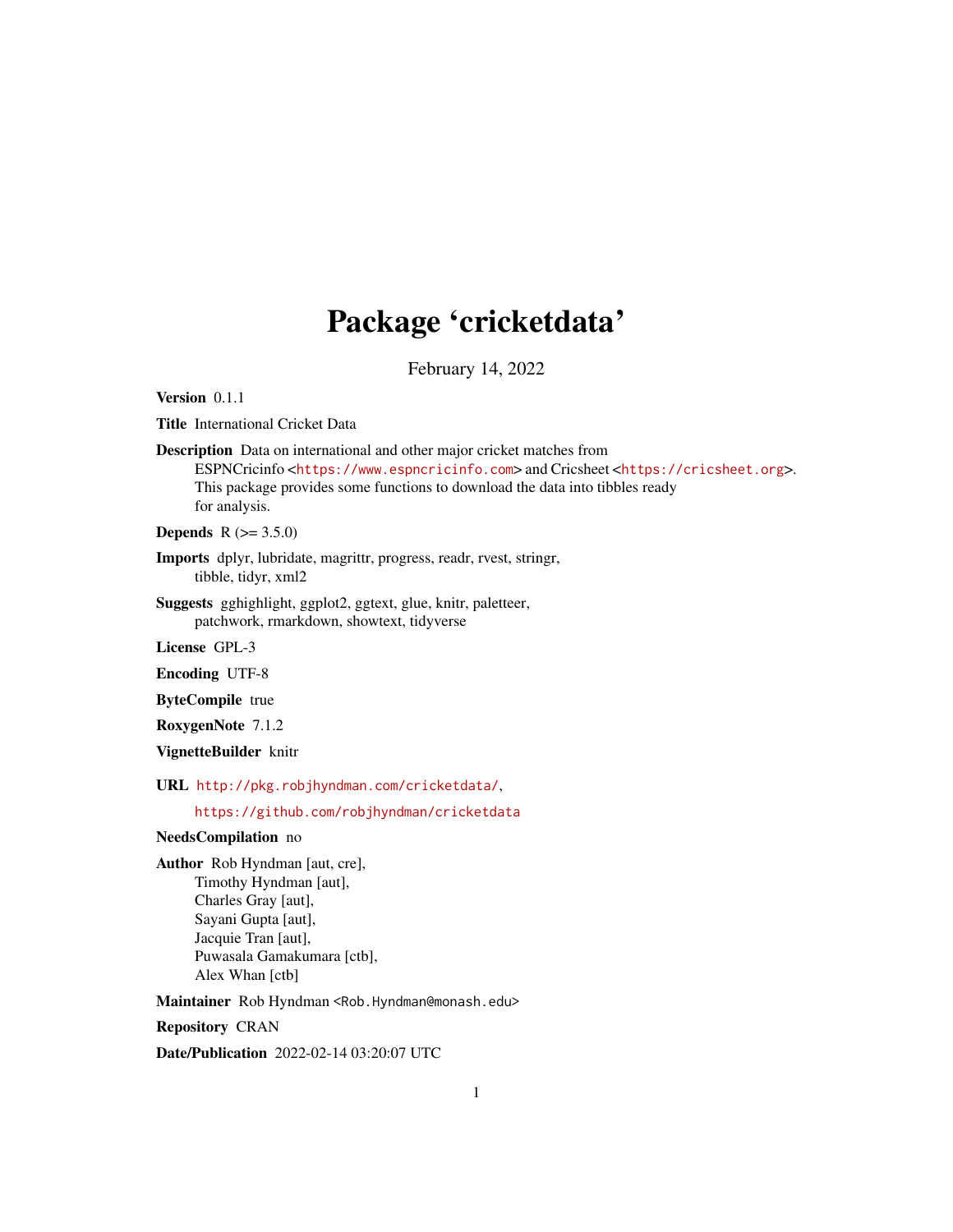### <span id="page-1-0"></span>R topics documented:

cricketdata *Cricket Data from international and other major cricket matches.*

#### Description

Data is provided by ESPNCricinfo and Cricsheet. This package provides some functions to download the data into tibbles ready for analysis. Please respect the terms of use for each website: [ESPNCricinfo,](https://www.espncricinfo.com/ci/content/site/company/terms_use.html) [Cricsheet.](https://cricsheet.org/register/)

#### Details

| Package:  | cricketdata |
|-----------|-------------|
| Type:     | Package     |
| License:  | GPL3        |
| LazyLoad: | yes         |

fetch\_cricinfo *Fetch Data from Cricinfo*

#### Description

Fetch data from ESPNCricinfo and return a tibble. All arguments are case-insensitive and partially matched.

#### Usage

```
fetch_cricinfo(
 matchtype = c("test", "odi", "t20"),
  sex = c("men", "woman"),activity = c("batting", "bowling", "fielding"),
  type = c("career", "innings"),
  country = NULL
\mathcal{E}
```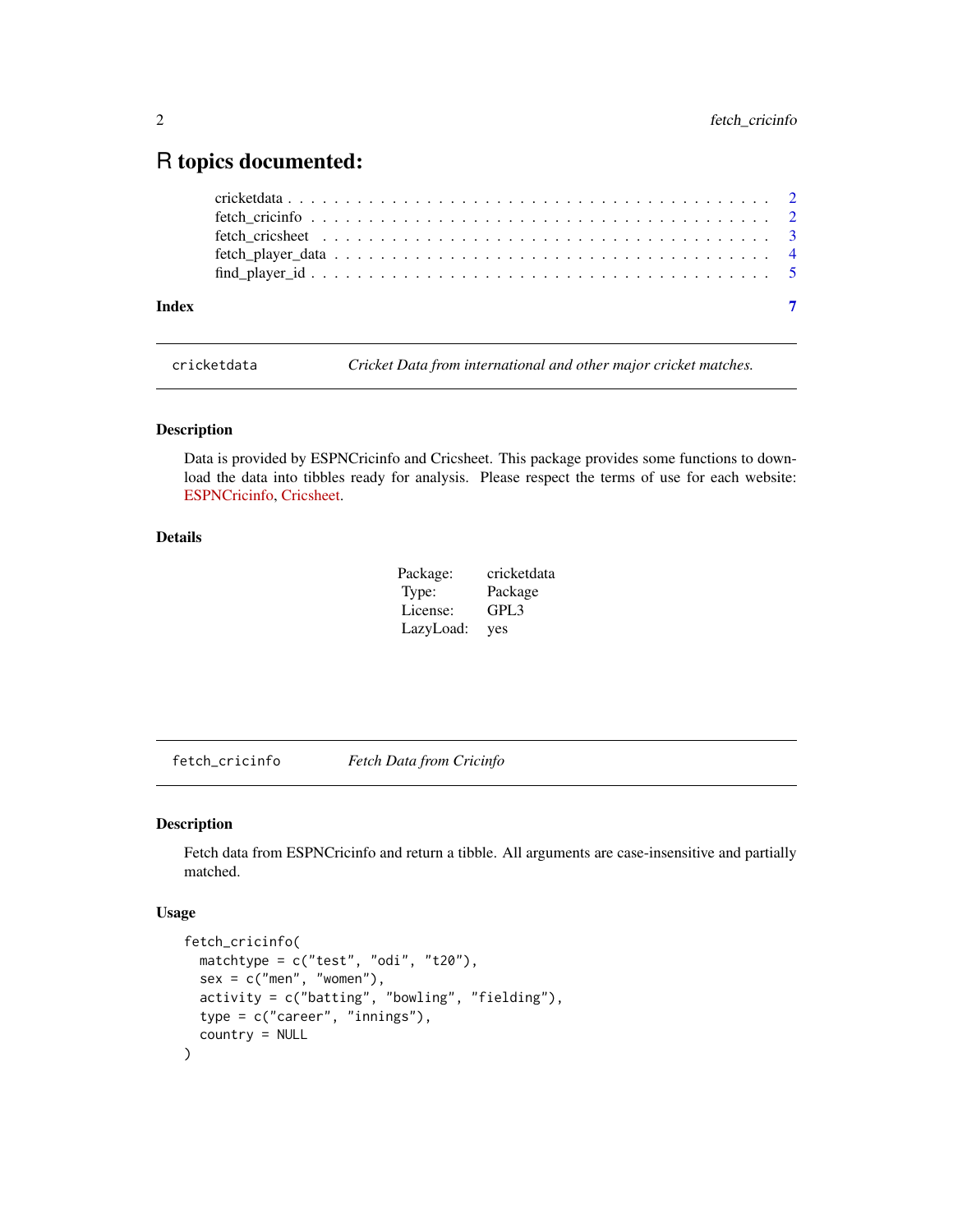#### <span id="page-2-0"></span>fetch\_cricsheet 3

#### **Arguments**

| matchtype | Character indicating test (default), odi, or t20.                             |
|-----------|-------------------------------------------------------------------------------|
| sex       | Character indicating men (default) or women.                                  |
| activity  | Character indicating batting (default), bowling or fielding.                  |
| type      | Character indicating innings-by-innings or career (default) data              |
| country   | Character indicating country. The default is to fetch data for all countries. |

#### Value

A tibble object, similar to a data.frame.

#### Author(s)

Rob J Hyndman, Timothy Hyndman, Charles Gray

#### Examples

```
## Not run:
auswt20 <- fetch_cricinfo("T20", "Women", country="Aust")
IndiaODIBowling <- fetch_cricinfo("ODI", "men", "bowling", country="india")
```

```
## End(Not run)
```

| fetch cricsheet | Fetch ball-by-ball, match and player data from Cricsheet and return a |
|-----------------|-----------------------------------------------------------------------|
|                 | tibble.                                                               |

#### Description

Download csv data from Cricsheet <https://cricsheet.org/downloads/>. Data must be specified by three factors: (a) type of data: 'bbb' (ball-by-ball), 'match' or 'player'. (b) gender; (c) competition. See <https://cricsheet.org/downloads/> for what the competition character codes mean.

#### Usage

```
fetch_cricsheet(
  type = c("bbb", "match", "player"),
  gender = c("female", "male"),
 competition = c("tests", "multi_day", "odis", "odms", "t20is", "t20is_unofficial",
  "apl", "bbl", "bpl", "county", "edwards_cup", "cpl", "the_hundred", "ipl", "lpl",
  "msl", "t20_blast", "psl", "heyhoe_flint_trophy", "sheffield_shield", "super_smash",
    "wbbl", "wt20c")
\mathcal{L}
```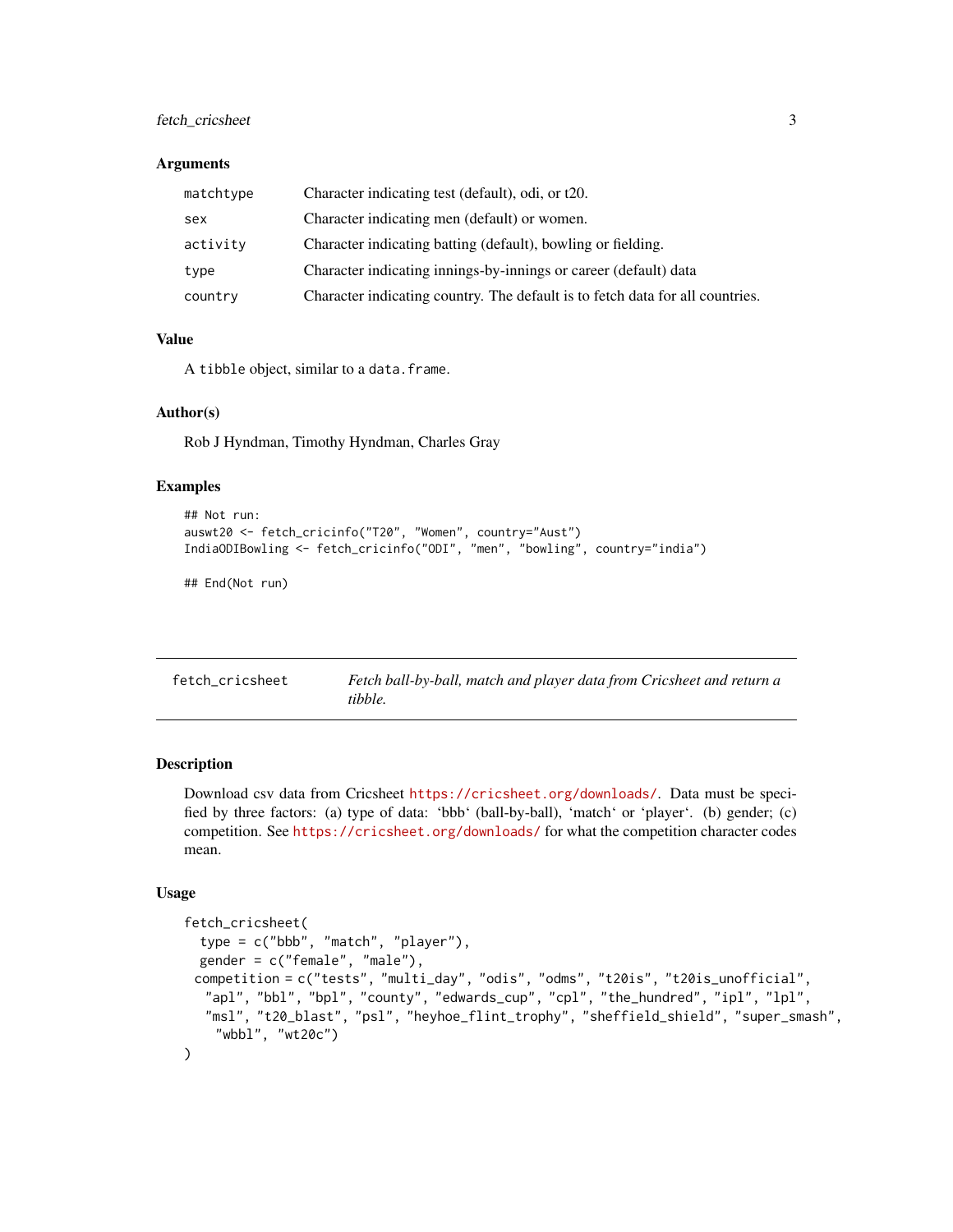#### <span id="page-3-0"></span>**Arguments**

| type        | Character string giving type of data: ball-by-ball, match info or player info. |
|-------------|--------------------------------------------------------------------------------|
| gender      | Character string giving player gender: female or male.                         |
| competition | Character string giving name of competition.                                   |

#### Value

A tibble object, similar to a data.frame.

#### Author(s)

Jacquie Tran and Rob J Hyndman

#### Examples

```
## Not run:
wbbl_bbb <- fetch_cricsheet(competition = "wbbl", type = "bbb")
wbbl_match <- fetch_cricsheet(competition = "wbbl", type = "match")
wbbl_player <- fetch_cricsheet(competition = "wbbl", type = "player")
```
## End(Not run)

fetch\_player\_data *Fetch Player Data*

#### Description

Fetch individual player data from all matches played. The function will scrape the data from ESPN-Cricinfo and return a tibble with one line per innings for all games a player has played. To identify a player, use their Cricinfo player ID. The simplest way to find this is to look up their Cricinfo Profile page. The number at the end of the URL is the ID. For example, Meg Lanning's profile page is http://www.espncricinfo.com/australia/content/player/329336.html, so her ID is 329336.

#### Usage

```
fetch_player_data(
 playerid,
 matchtype = c("test", "odi", "t20"),
 activity = c("batting", "bowling", "fielding")
\lambda
```
#### Arguments

| playerid  | The player ID as given in the Cricinfo profile. Integer or character.                       |
|-----------|---------------------------------------------------------------------------------------------|
| matchtype | Which type of cricket matches do you want? Tests, ODIs or T20s? Not case-<br>sensitive.     |
| activity  | Which type of activities do you want? Batting, Bowling or Fielding? Not case-<br>sensitive. |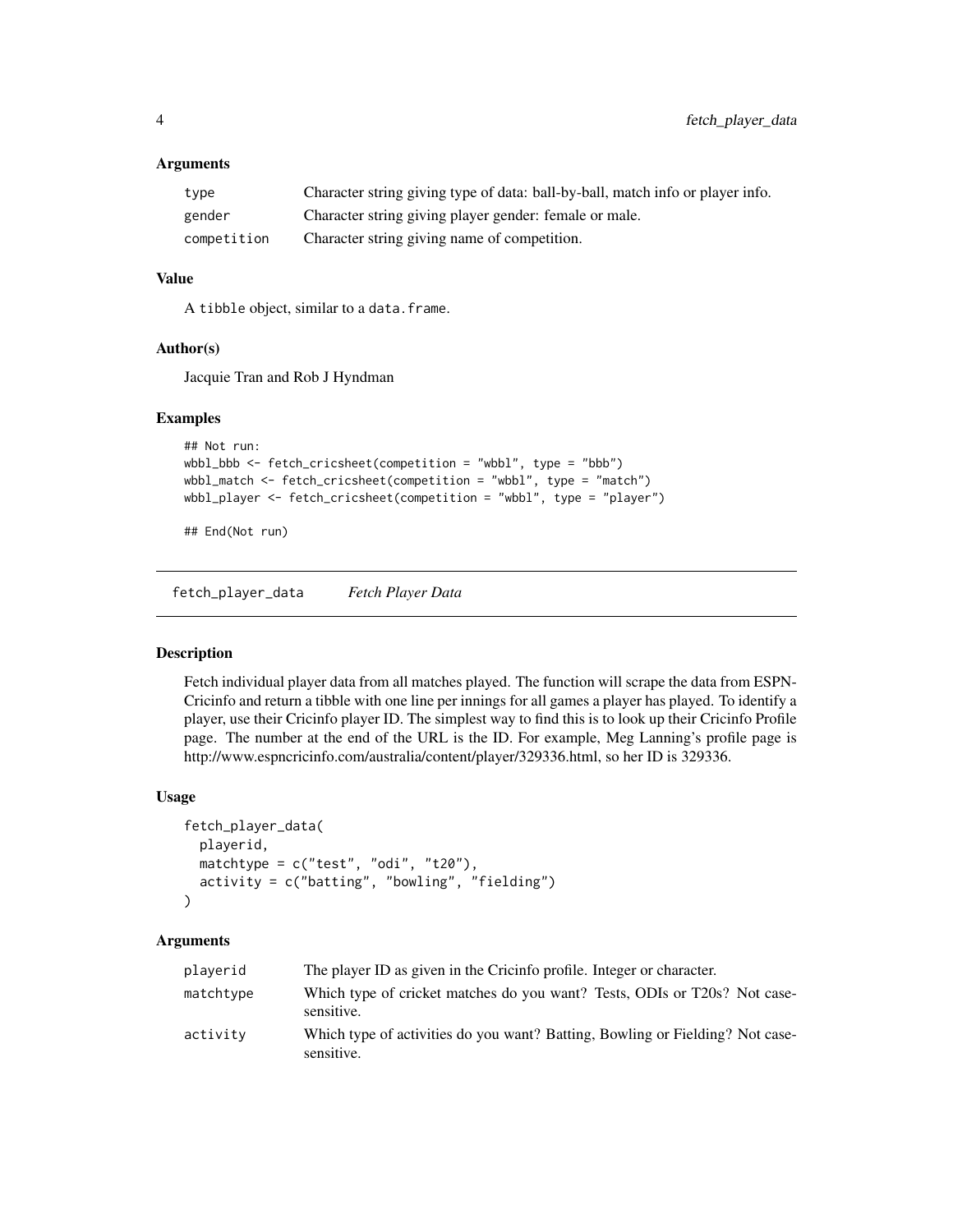#### <span id="page-4-0"></span>find\_player\_id 5

#### Value

A tibble containing data on the selected player, with one row for every innings of every match in which they have played.

#### Author(s)

Rob J Hyndman and Sayani Gupta

#### Examples

```
## Not run:
# Download data on some players
EllysePerry <- fetch_player_data(275487, "T20", "batting")
RahulDravid <- fetch_player_data(28114, "ODI", "fielding")
LasithMalinga <- fetch_player_data(49758, "Test", "bowling")
# Create a plot for Ellyse Perry's T20 scores
library(dplyr)
library(ggplot2)
EllysePerry %>% filter(!is.na(Runs)) %>%
ggplot(aes(x=Start_Date, y=Runs, col = Dismissal, na.rm = TRUE)) + geom_point() +
  ggtitle("Ellyse Perry's T20 Scores")
```
## End(Not run)

find\_player\_id *Find a player id from cricinfo.com*

#### Description

Find a player id from cricinfo.com

#### Usage

```
find_player_id(searchstring)
```
#### **Arguments**

searchstring Part of a player name(s) to search for. Can be a character vector.

#### Value

A table of matching players, their ids, and teams they played for.

#### Author(s)

Rob J Hyndman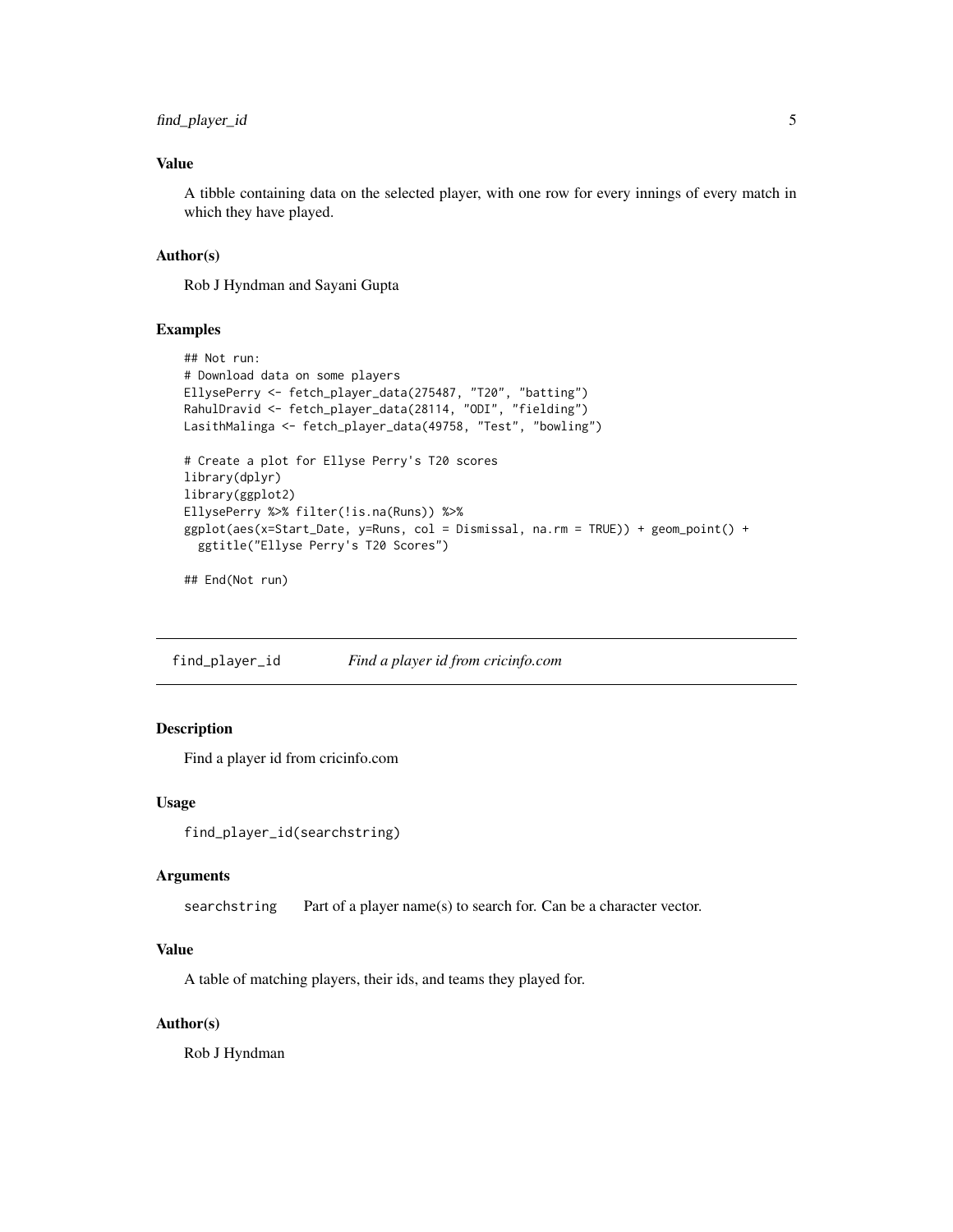#### Examples

```
## Not run:
(perry <- find_player_id("Perry"))
EllysePerry <- fetch_player_data(perry[2,"ID"], "test")
```
## End(Not run)